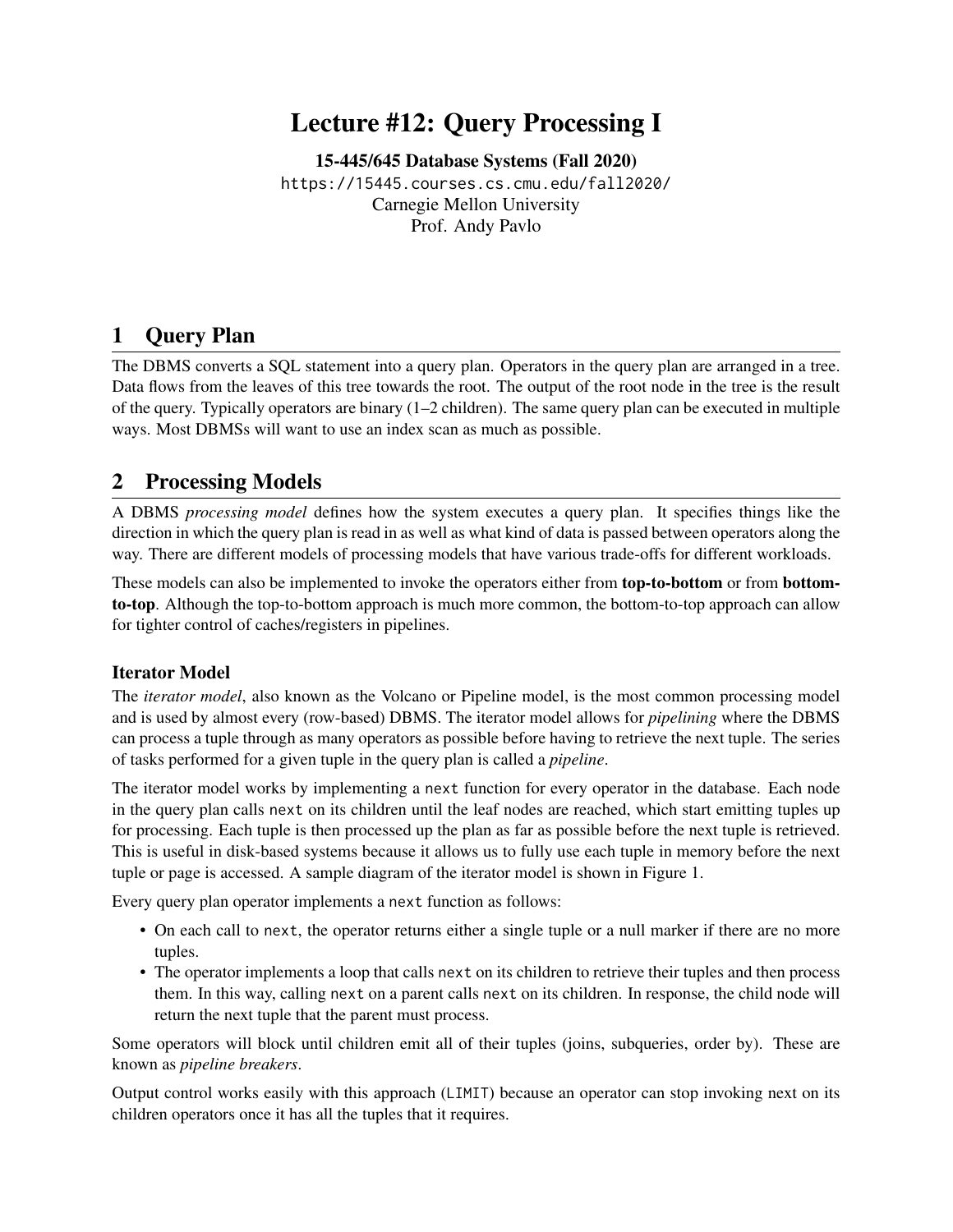<span id="page-1-0"></span>

Figure 1: Iterator Model Example – Pseudo code of the different next functions for each of the operators. The next functions are essentially for loops iterating over the output of their child operator. For example, the root node calls next on its child, the join operator, which is an access method that loops over the relation R and emits a tuple up that is then operated on. After all tuples have been processed, a null pointer is sent that lets the parent nodes know to move on.

### Materialization Model

The *materialization model* is a specialization of the iterator model where each operator processes its input all at once and then emits its output all at once. Instead of having a next function that returns a single tuple, each operator returns all of its tuples every time it is reached. To avoid scanning too many tuples, the DBMS can propagate down information about how many tuples are needed to subsequent operators. The operator "materializes" its output as a single result. The output can be either a whole tuple (NSM) or a subset of columns (DSM). A diagram of the materialization model is shown in [Figure 2.](#page-1-1)

Every query plan operator implements an output function:

- The operator processes all the tuples from its children at once.
- <span id="page-1-1"></span>• The return result of this function is all the tuples that operator will ever emit. When the operator finishes executing, the DBMS never needs to return to it to retrieve more data.



Figure 2: Materialization Model Example – Starting at the root, the child.Output() function is called, which invokes the operators below, which returns all tuples back up.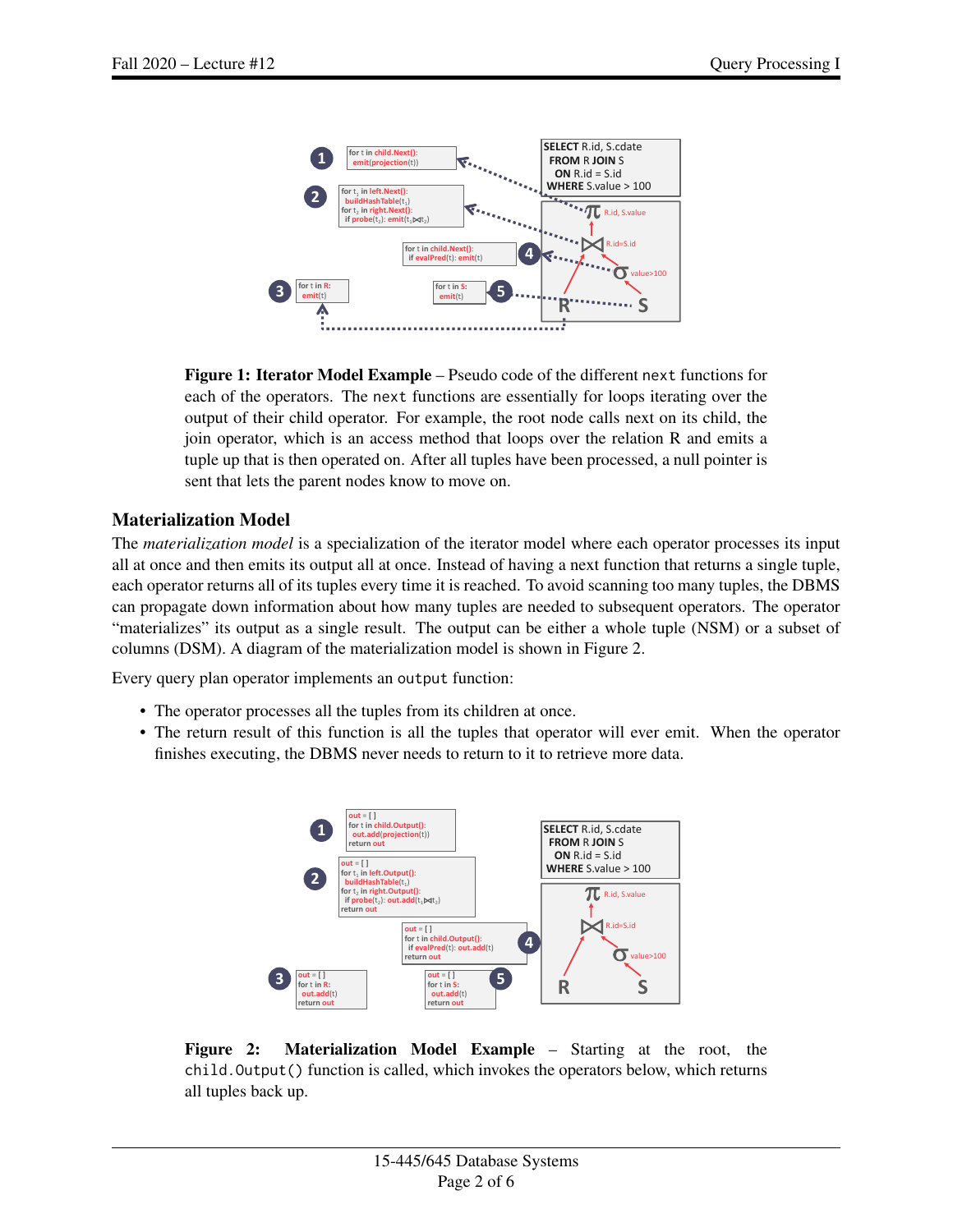This approach is better for OLTP workloads because queries typically only access a small number of tuples at a time. Thus, there are fewer function calls to retrieve tuples. The materialization model is not suited for OLAP queries with large intermediate results because the DBMS may have to spill those results to disk between operators.

#### Vectorization Model

<span id="page-2-0"></span>Like the iterator model, the *vectorization model* has each operator implements a next function. However, each operator emits a *batch* (i.e., vector) of data instead of a single tuple. The operator's internal loop implementation is optimized for processing batches of data instead of a single item at a time. The size of the batch can vary based on hardware or query properties. See [Figure 3](#page-2-0) for an example of the vectorization model.



Figure 3: Vectorization Model Example – The vectorization model is very similar to the iterator model except at every operator, an output buffer is compared to the desired emission size. If the buffer is larger, then a tuple batch is sent up.

The vectorization model approach is ideal for OLAP queries that have to scan a large number of tuples because there are fewer invocations of the next function.

### 3 Access Methods

An *access method* is how the DBMS accesses the data stored in a table. In general, there are two approaches to access models; either data is read from an index or from a table with a sequential scan. The multi-index is an extension of the index scan that allows for multiple indexes to be accessed at once.

#### Sequential Scan

The sequential scan operator iterates over every page in the table and retrieves it from the buffer pool. As the scan iterates over all the tuples on each page, it evaluates the predicate to decide whether or not to emit the tuple to the next operator.

The DBMS maintains an internal cursor that tracks the last page/slot that it examined.

There are a number of optimizations available to help make sequential scans faster:

- Prefetching: Fetch the next few pages in advance so that the DBMS does not have to block when accessing each page.
- Parallelization: Execute the scan using multiple threads/processes in parallel.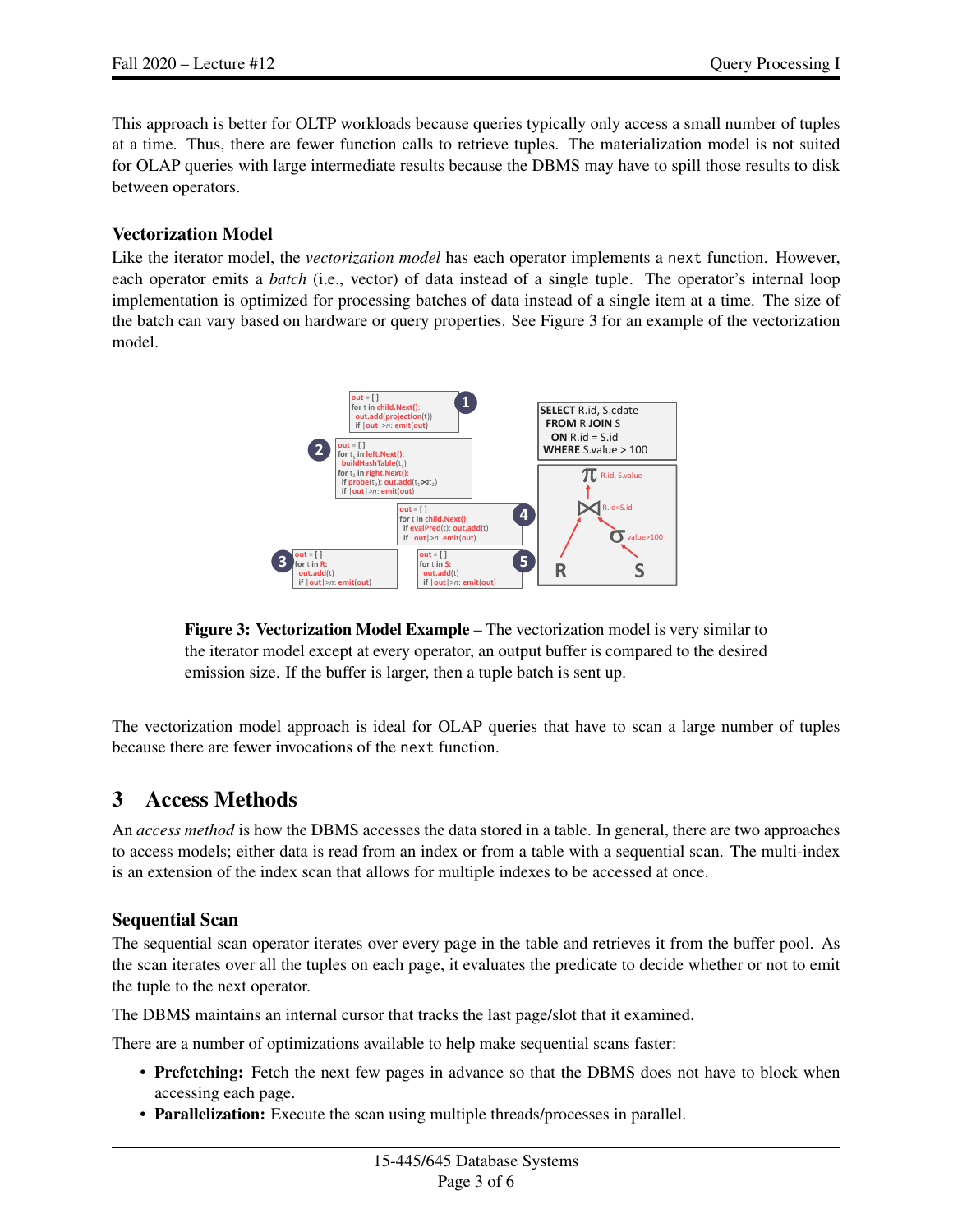- Buffer Pool Bypass: The scan operator stores pages that it fetches from disk in its local memory instead of the buffer pool in order to avoid sequential flooding.
- Zone Map: Pre-compute aggregations for each tuple attribute in a page. The DBMS can then decide whether it needs to access a page by checking its Zone Map first. The Zone Maps for each page are stored in separate pages and there are typically multiple entries in each Zone Map page. Thus, it is possible to reduce the total number of pages examined in a sequential scan. See figure 4 for an example of a Zone Map.
- Late Materialization: Each operator passes the minimal amount of information needed to the next operator (e.g., record id, offset to record in column). This is only useful in column-store systems (i.e., DSM).
- Heap Clustering: Tuples are stored in the heap pages using an order specified by a clustering index.



Figure 4: Zone Map Example – The zone map stores pre-computed aggregates for values in a page. In the example above, the select query realizes from the zone map that the max value in the original data is only 400. Then, instead of having to iterate through every tuple in the page, the query can avoid accessing the page at all since none of the values will be greater than 600.

#### Index Scan

<span id="page-3-0"></span>The goal of an *index scan* is to identify an index in the table that will quickly allow the user to find the data he or she needs by avoiding useless operations.



Figure 5: Index Scan Example – Consider a single table with 100 tuples and two indexes: age and department. In the first scenario, it is better to use the department index in the scan because it only has two tuples to match. Choosing the age index would not be much better than a simple sequential scan. In the second scenario, the age index would eliminate more unnecessary scans and is the optimal choice.

There are many factors involved in which index the DBMS decides to choose, such as: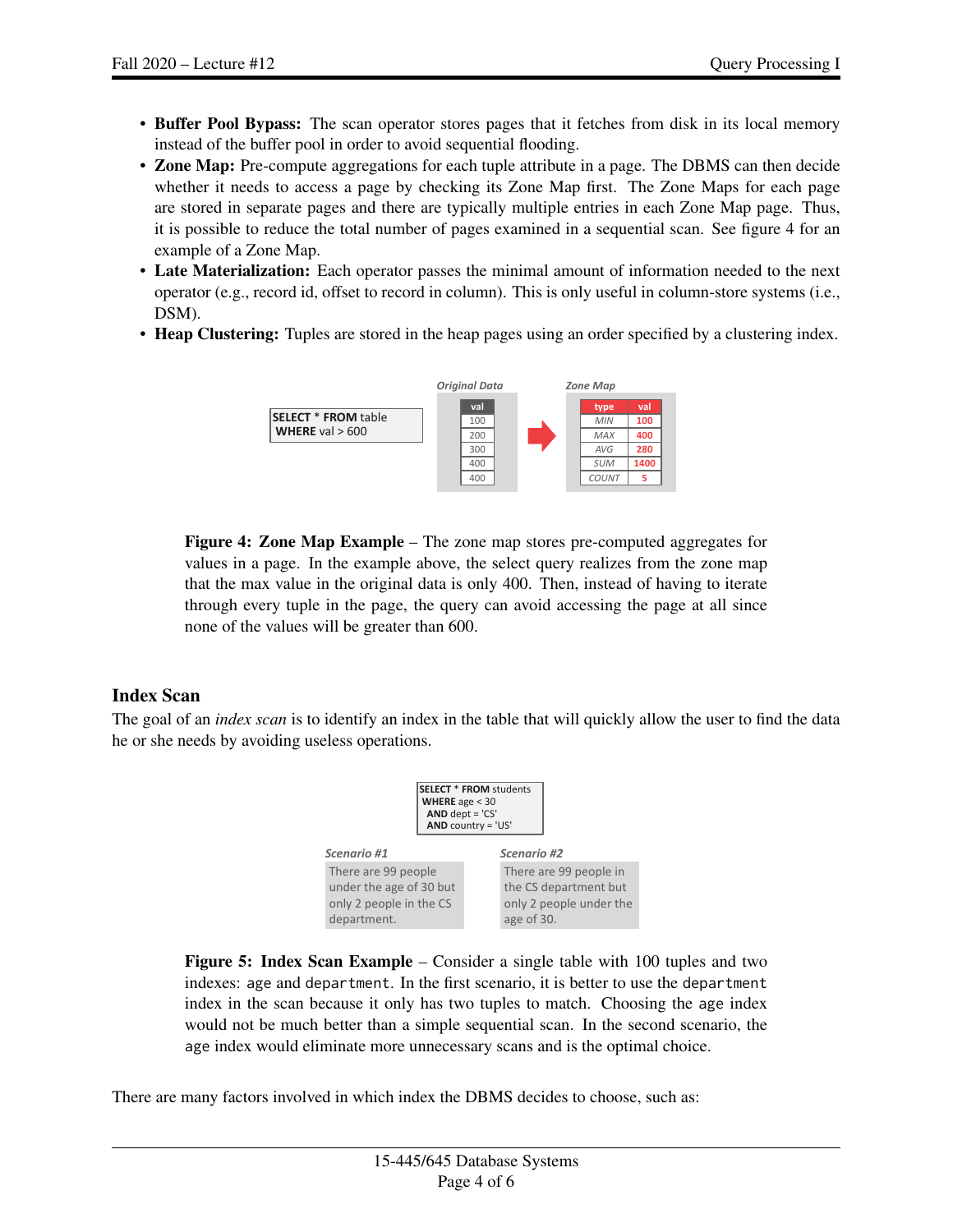- What attributes the index contains
- What attributes the query references
- The attribute's value domain
- Predicate composition
- Whether the index has unique or non-unique keys

A simple example of an index scan is shown in [Figure 5.](#page-3-0)

More advanced DBMSs can support multi-index scans. When using multiple indexes for a query, the DBMS will compute sets of record IDs using each matching index, combine those sets based on the query's predicates, and retrieve the records and apply any predicates that may remain. The DBMS can use bitmaps, hash tables, or Bloom filters to compute record IDs through set intersection.

## 4 Modification Queries

Operators that modify the database (INSERT, UPDATE, DELETE) are responsible for checking constraints and updating indexes. For UPDATE/DELETE, child operators pass Record Ids for target tuples and must keep track of previously seen tuples.

There are two implementation choices on how to handle INSERT operators:

- 1. Materialize tuples inside of the operator.
- 2. Operator inserts any tuple passed in from child operators.

### Halloween Problem

Halloween Problem is the anomaly where an update operation changes the physical location of a tuple, which causes a scan operator to visit the tuple multiple times. It can occur on clustered tables or index scans.

Originally discovered by IBM researchers while building System R in 1976.

### 5 Expression Evaluation

<span id="page-4-0"></span>The DBMS represents a WHERE clause as an expression tree (see [Figure 6](#page-4-0) for an example). The nodes in the 1 tree represent different expression types.



Figure 6: Expression Evaluation Example – A WHERE clause and a diagram of its corresponding expression.

Some examples of expression types that can be stored in tree nodes:

- Comparisons  $(=, <, >, !=)$
- Conjunction (AND), Disjunction (OR)
- Arithmetic Operators  $(+, -, *, /, %)$